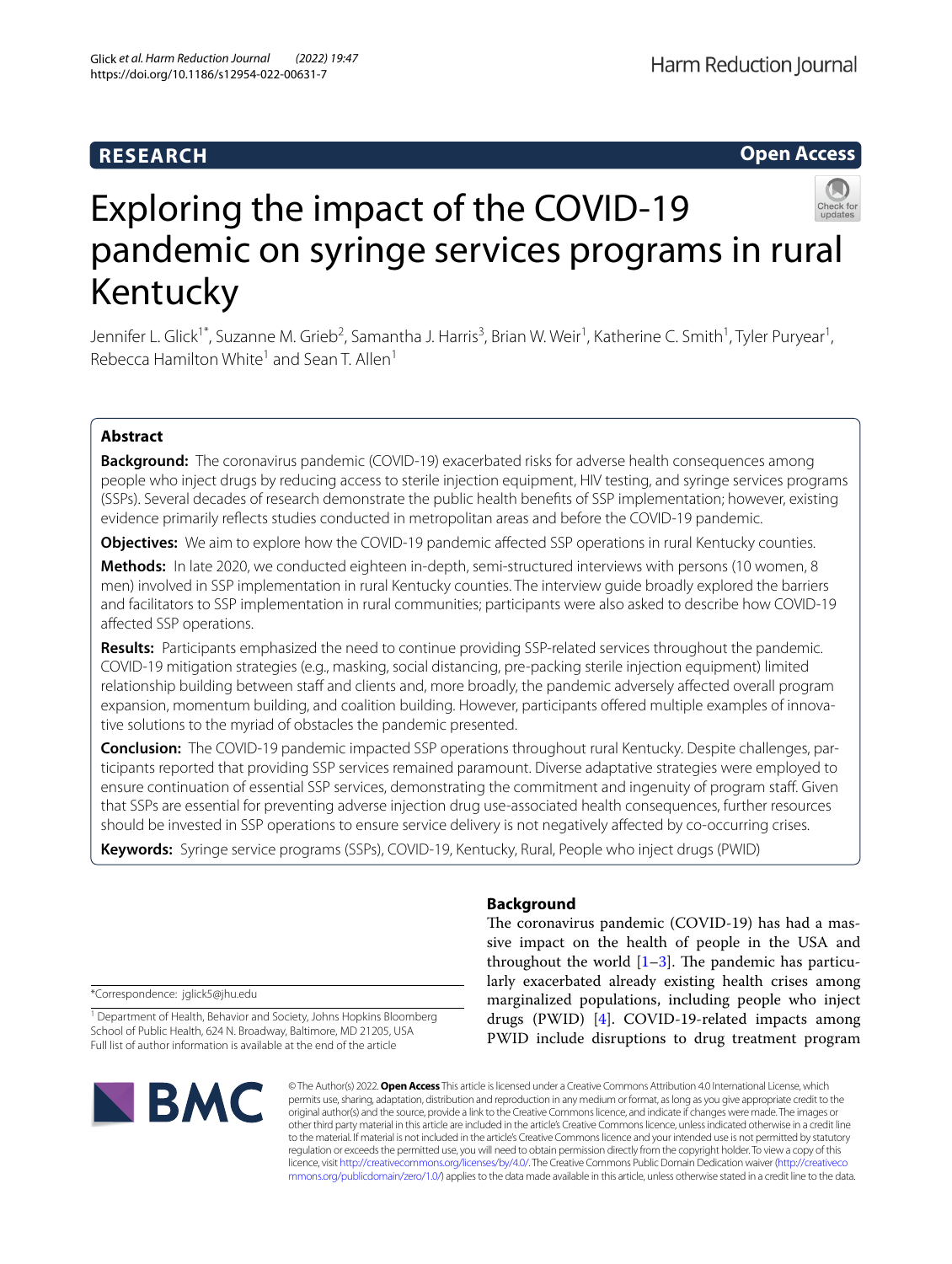access [\[5](#page-6-3)] and harm reduction services utilization [[6,](#page-6-4) [7](#page-6-5)]. Overdose fatalities have also increased during the pandemic; according to the Centers for Disease Control and Prevention (CDC), in December 2020, overdose fatalities increased 38.4 percent since the pandemic onset [\[8](#page-6-6)]. In response to escalations in overdose, the CDC issued guidance that emphasized the need for essential services to remain accessible for people most at risk of overdose, such as PWID [\[8](#page-6-6)].

In many jurisdictions in the USA, syringe services programs (SSPs) remained open during the COVID-19 pandemic to provide several life-sustaining and health protective services to PWID, including access to sterile injection equipment and overdose prevention resources. While SSPs have existed in the USA since the 1980s, the COVID-19 pandemic introduced new obstacles for program implementation given social distancing and other COVID-19 mitigation strategies, impacts on funding, and additional stresses on program operations and operators  $[6, 9]$  $[6, 9]$  $[6, 9]$ . These emerging challenges were in addition to other pre-existing challenges to SSP implementation, such as inaccurate fears that SSPs may lead to increases in syringe litter, crime, or encourage drug use  $[10-16]$  $[10-16]$ .

Several predominantly rural states launched SSPs following a 2015 HIV/HCV outbreak among PWID in Scott County, Indiana (USA). The state of Kentucky passed legislation in 2015 that allowed for community implementation of SSPs after approval was received from three entities: the Board of Health at a local health department, county fscal courts (the body in each county that acts as that county's government), and city councils [\[17\]](#page-6-10). To date, more than 80 SSPs have been implemented across Kentucky. Notably, many of these SSPs operate in rural counties  $[17]$ . This analysis aims to better understand how the COVID-19 pandemic afected SSP implementation and expansion in rural Kentucky counties.

## **Methods**

## **Data collection**

This analysis was embedded in a larger study that aimed to explore overall barriers and facilitators to SSP implementation in rural counties in Kentucky through indepth, semi-structured interviews. The interviews were conducted between August-October 2020 with people involved in SSP implementation (*n*=18). Interviewees played a role in SSP implementation in at least one rural county; participants included health department directors who advocated for SSP implementation, program operators, and persons who engaged in HIV prevention services delivery tailored to the needs of PWID who reside in rural areas. Potential participants were primarily identifed via searches of the publicly available literature (e.g., media reports, governmental reports) related to SSPs in Kentucky and were also identifed during the data collection process via interviewees describing others who played a role in SSP implementation. Persons identifed during interviews were vetted against public records to confrm their potential role in SSP implementation. Eligible participants were at least 18 years of age. Potential participants were contacted via e-mail, informed about the study, and invited to participate.

All interviews were conducted by the senior author (STA), who grew up in a rural county in southeastern Kentucky and has conducted several studies related to harm reduction and rural health disparities. Interviews lasted approximately 45 min, were conducted over Zoom or phone, and were audio recorded. All participants provided oral consent prior to participation and were ofered a \$25 gift card for their participation. Interviews continued until content saturation was reached on the primary study objectives (i.e., the Principal Investigator heard similar narratives and no new insights were gleaned from subsequent interviews). This study was approved by the Johns Hopkins Bloomberg School of Public Health Institutional Review Board.

## **Interview guide**

This analysis used data gleaned from a larger study that aimed to broadly explore the barriers and facilitators to SSP implementation in rural counties in Kentucky [\[16](#page-6-9)]. Given that SSP implementation may be afected by a number of interrelated factors that operate at multiple levels (e.g., stigma, policy-level impediments to sterile syringe distribution), two frameworks were used to inform the interview guide: the Consolidated Framework for Implementation Research (CFIR) and Kingdon's multiple streams model of policy change  $[18]$  $[18]$ . The CFIR provides a systematic way to explore the factors underpinning the implementation of an intervention while Kingdon's multiple streams model suggests that policy changes occur when three streams align (a problem stream, a policy stream, and a politics stream). A semistructured interview guide was developed based on these frameworks to address the larger study aims. We also included items intended to elicit narratives surrounding the impacts of COVID-19 on SSP operations, the results of which are reported here.

## **Analysis**

Audio recordings were transcribed verbatim. Resulting transcripts were cleaned of any identifying information. An initial coding framework was developed from a list of a priori codes that refected key concepts/areas of the CFIR and Kingdon's model and to cover additional topics of interest, including the COVID-19 pandemic. The senior author and two qualitative coders worked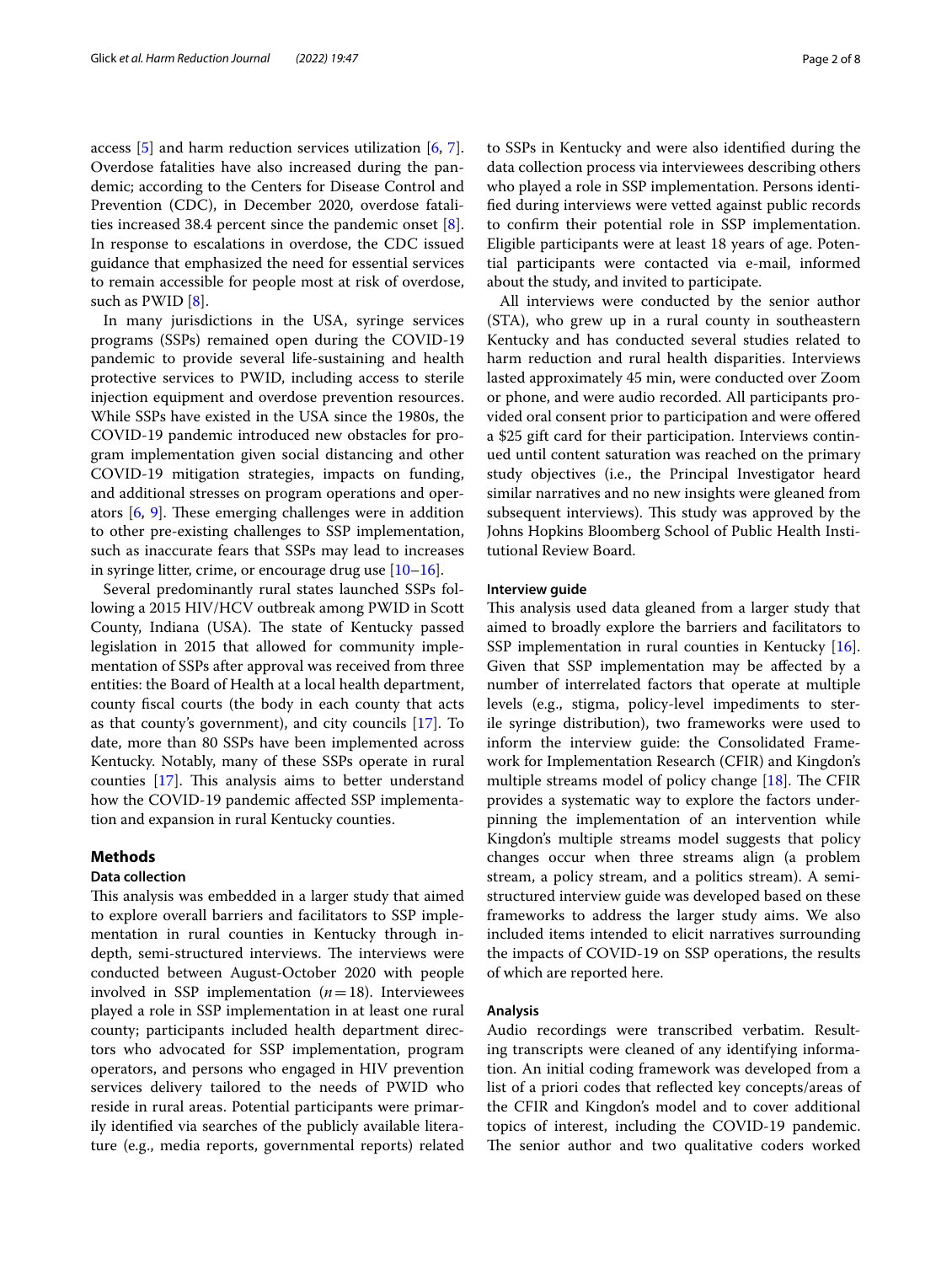collaboratively to refine the coding framework. The team read three transcripts and identifed emergent themes to create a revised codebook of a priori and inductive codes. Team members then independently coded three transcripts, compared their coding results, refned code defnitions, and discussed additional inductive codes. This process was repeated on three additional transcripts to create the fnal coding framework. Coders then independently applied the codes systematically to each of the transcripts in MAXQDA software such that each transcript was double coded. The team met weekly throughout the coding process to discuss fndings; the senior author monitored comparability between coders and resolved discrepancies.

For the purposes of this analysis, the analytic team examined text segments tagged with the "COVID-19" code. We broadly defned the COVID-19 code to include any mentions of the pandemic and how it afected SSP implementation. All quotes pertaining to COVID-19 were subsequently reviewed and further categorized based on emergent themes. The results were summarized in the below analysis, and illustrative quotes were selected to underscore key points.

## **Confdentiality**

While there are many SSPs across Kentucky, the rural nature of our study setting required that we undertake several actions to protect the anonymity of study participants. For example, we do not associate quotes with information about where a given participant lives or works or with detailed descriptions of their specifc role(s) during SSP implementation processes as this information may potentially be identifable. However, an overview of our participants and their backgrounds is provided in the results section. Of note, the results section includes quotes from 12 of the 18 participants and reflects the perspectives offered by all.

## **Results**

## **Participant characteristics**

In-depth interviews were conducted with eighteen participants [10 women, 8 men], most of whom self-identifed as White (89%). All interviews occurred during the latter half of 2020, a time characterized by high uncertainty about issues related to COVID-19. Interviews also predated the emergency use authorization of COVID-19 vaccines and the emergence of more transmissible coronavirus variants. Participants provided perspectives from a range of vantage points, including professional and volunteer involvement in responses to the opioid crisis. Professionally, participants held many job titles, including health department directors, healthcare providers, program directors, SSP operators, and HIV

prevention service providers. They also reported having been involved in their communities via multiple agencies and coalitions, such as law enforcement, community coalitions, and advisory boards (e.g., at non-proft organizations and local health departments). Participants shared a range of ways in which the COVID-19 pandemic and evolving response activities impacted both SSP implementation as well as concomitant efforts to expand access to SSP services in rural communities.

#### **Ongoing operation of SSPs during the COVID‑19 pandemic**

Participants emphasized the need to prioritize and continue providing SSP-related services throughout the COVID-19 pandemic; for instance, one participant stated, "We did not put our harm reduction services on hold. We recognized the importance and still allowed people to come..." The dedication of SSP operators to ensuring continuity of harm reduction services during the pandemic was apparent in our interviews. For example, one participant explained:

*Even during the craziest moments, we've insisted*  that syringe exchange can't stop. The health depart*ment and the city council said that we were essential—our job was essential, so we haven't missed a beat.*

While programs remained open, in some instances, the scale of service delivery was diminished, and participants reported that PWID struggled to access SSP services. A participant elaborated on these sentiments by stating, "So, COVID has defnitely had an impact on services. Our numbers of needles exchanged has decreased some. I think it's been harder for some people to get into some of our services."

With respect to the number of clients served at rural SSPs, participants discussed client volumes declining, increasing, and not changing. This heterogeneity in experiences may be partially explained by COVID-19 precautions evolving over time; for example, a participant shared:

*Some of them [SSPs] saw a fallof in participation, but that has since been restored back to normal. But when COVID frst hit- everybody didn't understand it. There were some big shutdowns that may have* had a drop-off in services, but I'm told now that eve*rybody's back to pretty much where they were.*

Another participant discussed that while the pandemic limited secondary syringe exchange (i.e., PWID obtaining syringes to distribute to others), it may also have motivated people to attend the SSP on their own behalf.

*My numbers, the intake has been the same, but there*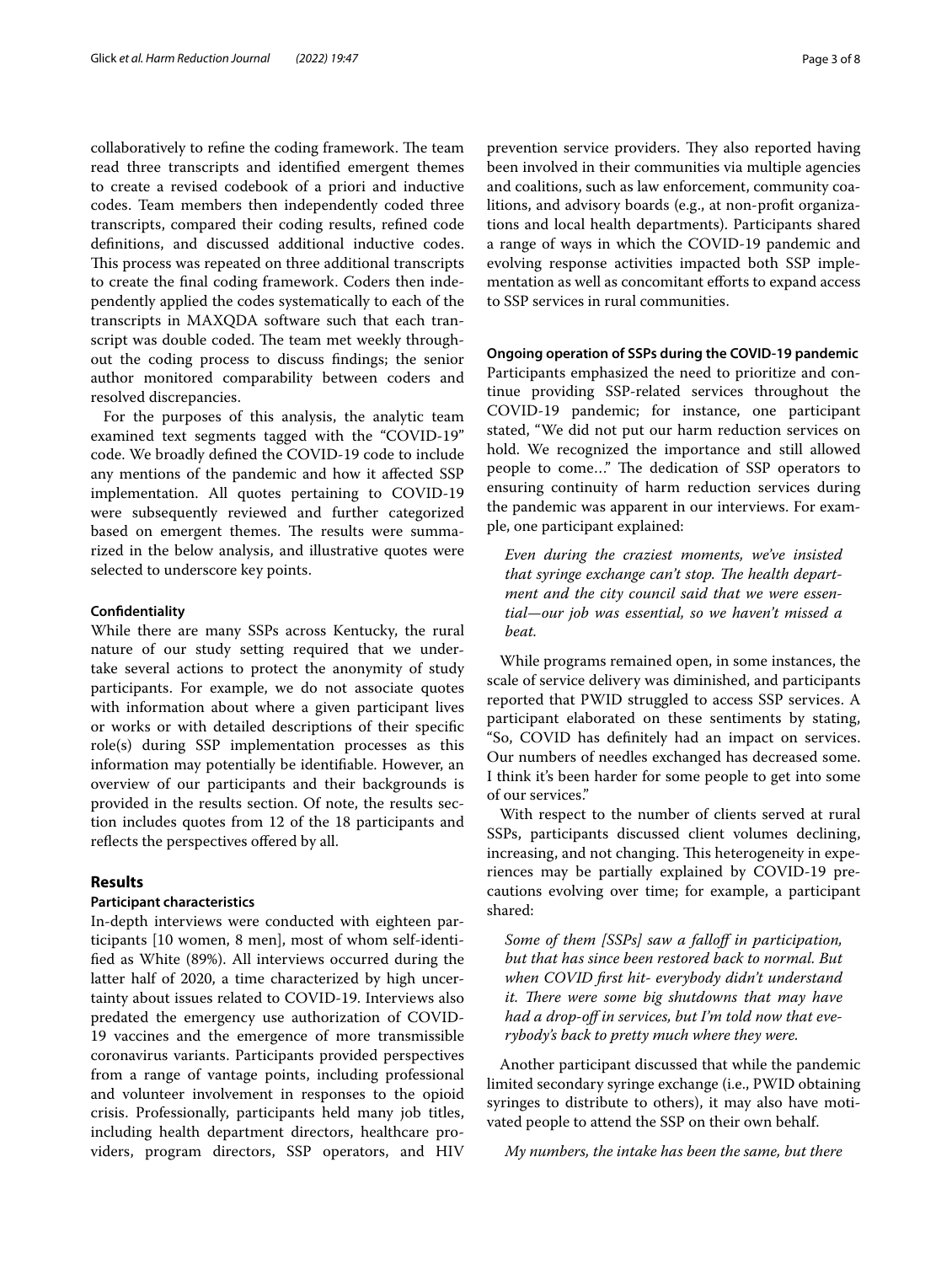*have been new participants. I think maybe current participants have actually convinced their buddies… I think word has gotten around, especially where people are quarantined and trying to social*  distance. They can't really get around their buddies *as much who done their exchanges before, so they are coming out to do it themselves, … and then word is getting out that the program is not so bad.*

## **SSP operational adaptations due to COVID‑19**

Participants explained that the COVID-19 pandemic precipitated several changes in SSP operations and that staff were forced to adapt quickly as new evidence-based COVID-19 response strategies emerged. Many participants discussed a diverse range of procedural changes to mitigate COVID-19 risks and overwhelmingly emphasized the adaptability of SSP staff in order to ensure services remained as available and consistent as possible. For example, one participant shared:

They *[SSP staff]* made arrangements for our *SSP cli*ents to have needles... but office hours weren't open as normal. They made adjustments ... as we moved *forward and through the COVID pandemic... They really tried their best to accommodate and work with the clients because clients have their regular day and time that they usually come.*

Participants elaborated that a variety of adaptations were made to align with COVID-19 safety precautions, including promoting social distancing, changing the location and flow of service provision, and making COVID-19 risk reduction supplies (e.g., masks) available to clients. One participant explained the changes at their SSP as follows:

*We rearranged the fow of needle exchange… they come to a window on the side of the lobby, instead of into a room, unless they identify a need to be seen by a nurse. … So, we really tried to modify some things so that it's safer for them.*

Similarly, another participant stated, "We give out masks. We have hand sanitizer. We ask six foot in distance. I've been doing some Narcan trainings virtually". Participants also described preparing harm reduction supplies in advance of clients visiting SSPs to expedite client encounters and, by extension, reduce COVID-19 risks. One participant stated, for example, "We provide what we call a grab and go pack- we have needles prepackaged and they just come in and exchange it much quicker." Another participant described pre-packing bags with a variety of harm reduction supplies and adding syringes at the time of the client encounter: "We've

had to prepare for it more- we fxed up our bags with a little bit of everything in it. Then, when they get there, we put the syringes in...".

In some instances, participants explained that SSP operations had been shifted outside to mitigate COVID-19 risks; however, SSP operators emphasized that these shifts were challenging due to weatherrelated constraints. One participant refected on the heat of summer by stating:

*[We are] trying to fnd places to do it that are out of the weather. Especially where we're still doing curbside, I'm still trying to fnd other avenues to make it not so unpleasant for everybody, which has proven to be a challenge.*

## **Challenges to relationship building with clients due to the pandemic**

While participants stressed the necessity of ensuring PWID have consistent access to sterile injection equipment during the pandemic, the interpersonal interactions between SSP clients and staf changed due to pandemic precautions. Participants discussed how the changes in program operations afected client experiences and resulted in reductions in their utilization of ancillary SSP services. Persons attributed decreased ancillary service utilization primarily to challenges building trust and relationships with clients in contexts of masking, social distancing, and shifts in service delivery modalities. One participant highlighted this sentiment by stating:

*We've got masks and face shields and gloves and gowns and, before this, there was none of that. So, I think it's gotten stranger because they can't really see your face. They're in masks, of course, too, but everybody's in even more of a hurry now. It feels less personal and it's more difcult to build trust. So, it's been a lot harder. For a period of time, before we started bringing them [clients] back inside, we were doing curbside and had bags made up and then- they're not even really getting out of the car.*

Another participant highlighted the impacts of COVID-19 mitigation strategies on enrolling SSP clients into drug treatment services by explaining:

*I would say we've probably not had as many people that have gotten into treatment and so on because we're not [able to take as much time with clients] like we were before. We are requiring masks and educating and providing them to people. So, COVID has defnitely had an impact on the services.*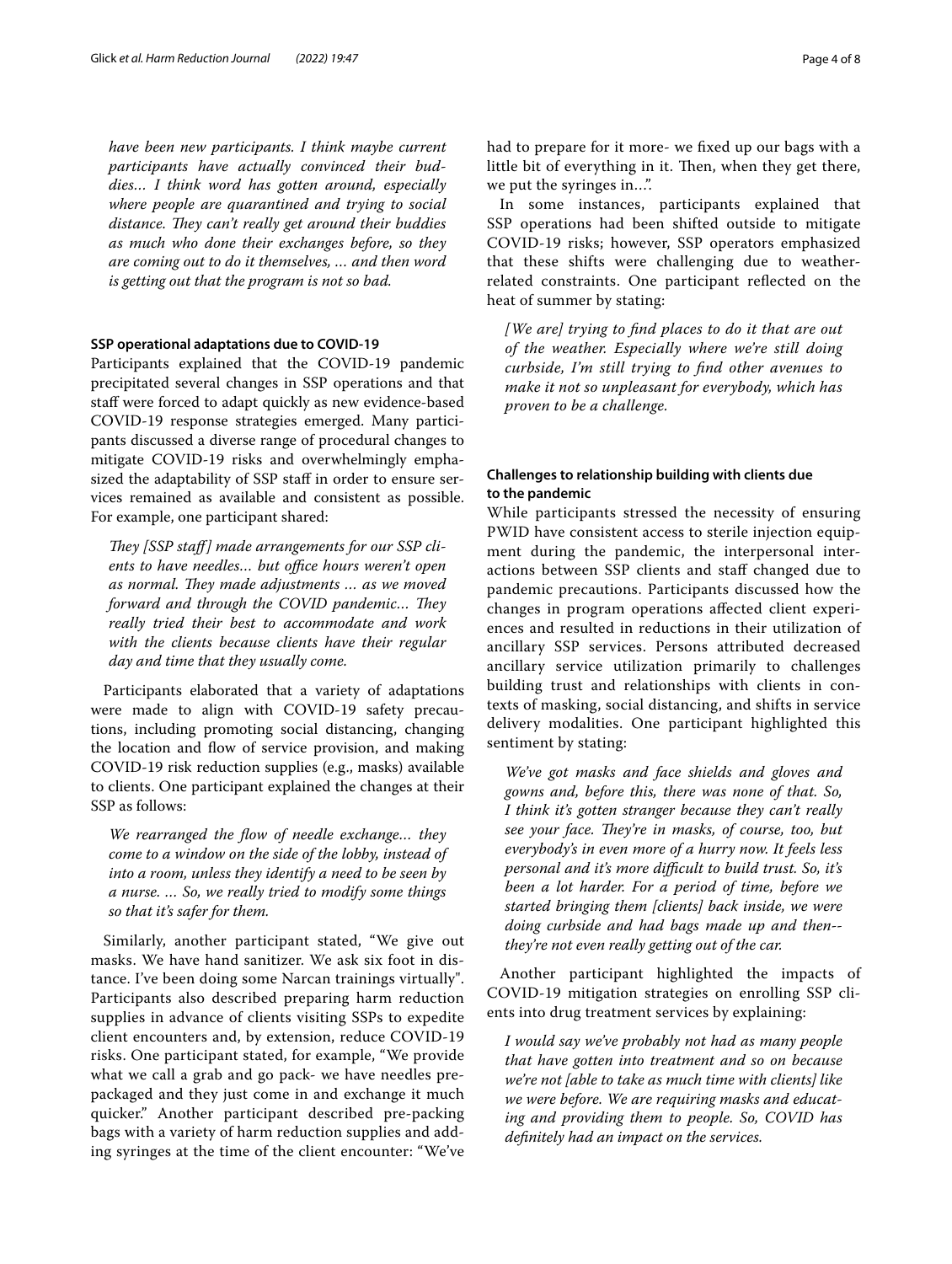## **Challenges to SSP related service expansion due the pandemic**

Participants reported that the COVID-19 pandemic adversely afected overall program expansion, momentum building, and coalition building. The majority of participants described scenarios in which the pandemic decreased momentum for SSP expansion in rural communities and placed new initiatives on hold due to attention being redirected to pandemic response. For example, one participant explained, "But COVID happened, and so that's [initiatives to open SSPs in smaller rural counties] kind of put on the back burner right now. It's so much harder in smaller counties."

Similarly, another participant noted that efforts to expand mobile SSP services were paused because of COVID-19, "We were planning to expand that [mobile van services], but then COVID. So, we still have hopes for that, but we're kind of having to wait a little while." In addition, participants discussed the ways that coalition building and relationship development with partners (e.g., policymakers, community groups, faith-based community, law enforcement) was limited by the pandemic. As stated by a participant:

*Well, I think in public health, relationship is key… spending the time to meet, understand and develop*  common ground with each elected official to under*stand what's important in each community and then try to develop those trusted local champions. It's been a major undertaking and then COVID-19 just ate our lunch. It's just really totally turned our world upside down.*

Another participant echoed this sentiment and also emphasized that virtual meetings (e.g., via Zoom) were not conducive to engaging local partners in discussions about SSPs, "And so it's been more difficult to make those connections. People aren't necessarily willing to Zoom".

## **Discussion**

While the COVID-19 pandemic impacted SSP operations throughout rural Kentucky, participants in our study reported that providing SSP services remained paramount. A range of adaptative strategies were employed to ensure continuity of SSP services while complying with recommended COVID-19 risk mitigation strategies. Participants also described scenarios in which the scale of service delivery was diminished due to these strategies (e.g., masking, social distancing) adversely afecting the ability of SSP staff to build rapport with clients. Further, participants reported that the pandemic served as an impediment to expanding SSP access in rural communities. These findings are in alignment with other studies that document the pandemic's impact on SSPs and harm reduction services [\[6](#page-6-4), [19](#page-6-12), [20\]](#page-6-13), particularly in rural areas that have been disproportionately afected by the opioid crisis [[21\]](#page-6-14) and also build on the existing literature by describing the efects of COVID-19 on SSP operations specifcally in rural Kentucky.

Participants in our study reported that staff at rural SSPs adapted to emerging COVID-19 safety guidance through a range of approaches, including moving services outside, preparing harm reduction kits in advance of client encounters, and ofering clients personal protective equipment (e.g., masks). These adaptations highlight the importance of ensuring SSPs are able to tailor service delivery to both local contexts and emerging public health guidance. By remaining nimble and responsive to shifting COVID-19 guidance, SSPs in rural Kentucky were able to accommodate the needs of PWID without jeopardizing the health and safety of staf. While adaptations to SSP service delivery are commendable, they also underscore the need for additional research that explores how the pandemic afected the public health of PWID who do not access SSPs.

Eliminating injection drug use-associated morbidity and mortality requires that all PWID are aforded access to evidence-based and low-threshold health and human services. In addition to SSPs, other public health strategies communities may consider implementing to ensure access to sterile injection equipment and minimize COVID-19 risks. For example, implementing public health vending machines, sometimes referred to as syringe vending machines, may hold promise for increasing access to harm reduction resources for populations underserved by the more traditional SSP model [\[22](#page-6-15), [23](#page-6-16)]. Mail-based supply distribution may also be of public health utility, particularly for meeting the needs of PWID residing in isolated areas with limited SSP access [\[24\]](#page-6-17).

The results of our study suggest that some COVID-19 mitigation strategies (e.g., masking, social distancing) adversely affected relationship building with PWID. This fnding warrants additional study given that SSPs may be considered one of few venues that center the voices of PWID and are grounded in treating persons with dignity and respect. Throughout the world, research has shown that PWID are confronted with pervasive stigmatization that may deter help-seeking behaviors [[25](#page-6-18)[–27](#page-6-19)], and this is particularly true for PWID in rural areas, given limited availability of healthcare and social service resources [[28,](#page-6-20) [29\]](#page-6-21). The combination of stigma deterring help-seeking behaviors and diminished capacity for SSP staf to build rapport with clients may partially explain worsening trends in overdose fatalities during the pandemic. In essence, the erosion of relationships between SSP staf and clients may have created environments in which persons had needs (e.g., overdose prevention, substance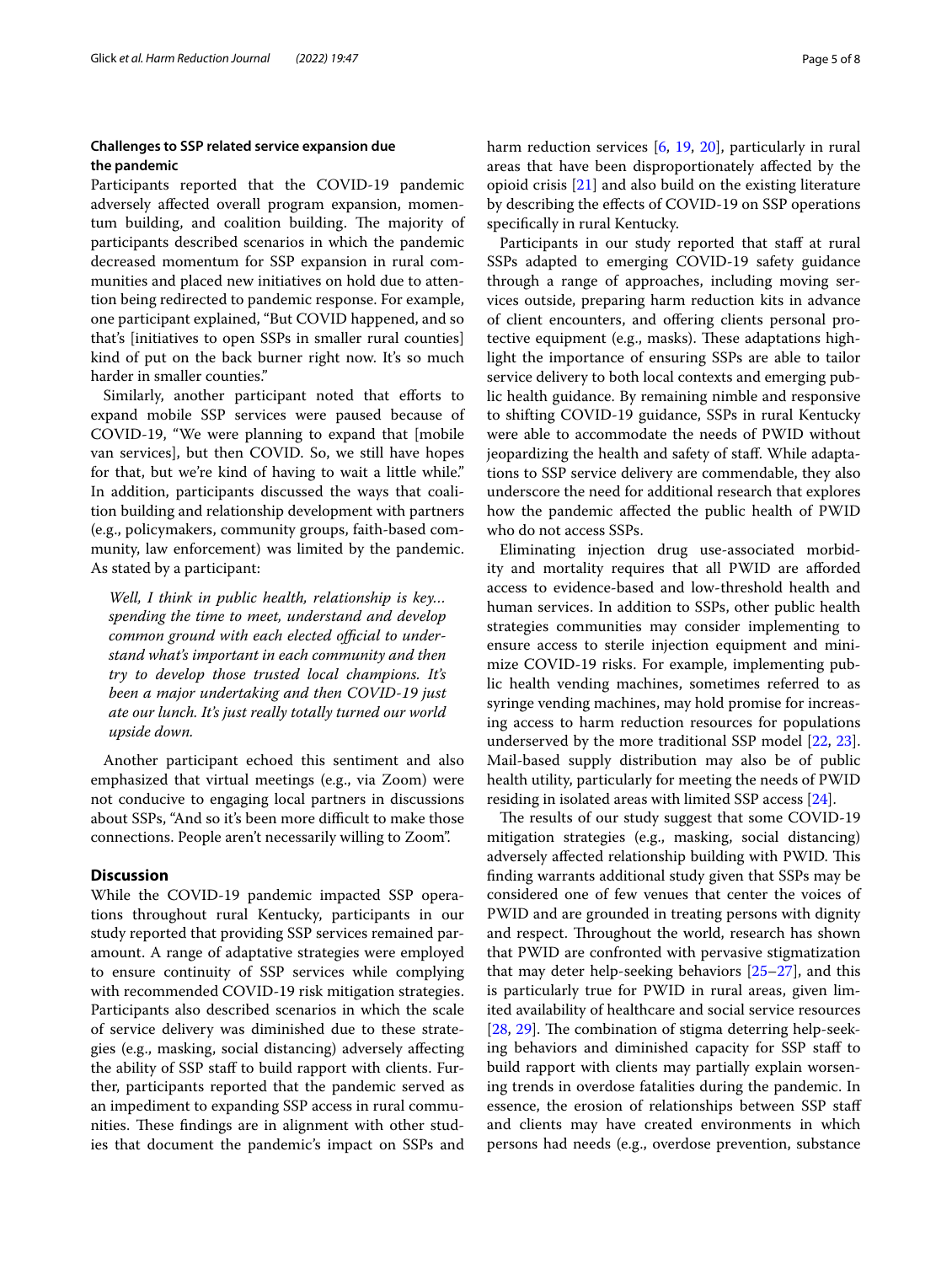use treatment, mental health services) that went unmet. Communities should invest in efforts to eliminate injection drug use-associated stigma among care providers through educational interventions [\[28](#page-6-20)] and in the broader community, perhaps through anti-stigma social media campaigns, while also bolstering the capacity of front-line programs to efectively establish rapport with PWID. Future work should be conducted to develop lowthreshold strategies that support relationship building between SSP staff and clients while also providing protections against COVID-19 transmission.

This study revealed that the COVID-19 pandemic had impacts beyond SSP operations, afecting overall program scale-up, coalition development initiatives, and relationship building among people involved in SSP implementation. Overwhelmingly, participants discussed the ways the pandemic slowed down momentum and placed various new endeavors on hold, in large part because attention was redirected to pandemic response. Prior to COVID-19, there was clear evidence that rural communities were at increased risk for injection drug use-associated health consequences; for example, there were multiple HIV outbreaks linked to syringe sharing in non-urban areas and a large number of rural counties were identifed as vulnerable to HIV outbreaks similar to that which occurred among PWID in Scott County, Indiana [\[33–](#page-7-0)[37\]](#page-7-1). Evidence shows that the pandemic further exacerbated negative health outcomes among PWID  $[30-32]$  $[30-32]$  $[30-32]$ . The impediments to harm reduction initiative expansion in rural communities may further exacerbate underlying health inequities and disparities among PWID. Future lines of scientifc inquiry should assess the degree to which COVID-19 interrupted broader trends in the implementation of overdose and infectious disease prevention services across the USA and strategies to overcome these interruptions to ensure PWID receive the services they need.

This research has several strengths and limitations. One strength is that we interviewed persons with diverse roles during SSP implementation, offering a multiplicity of perspectives on the impacts of COVID-19. A second strength was that the rural Kentucky setting of our study provides critical insight on an understudied region that has been disproportionately afected by the opioid crisis [[38–](#page-7-3)[40](#page-7-4)]. However, this study was not designed to make comparisons between urban and rural contexts. Future research should examine diferences between urban and rural locations to better understand the impact of COVID-19 and other emergent issues on SSP operations and the overall health related needs of PWID. A third strength lies in the fact that our data collection spanned multiple months (August–October 2020) within the frst year of the pandemic. Given the rapid evolution of pandemic response guidance, this time period made it such that people were discussing diferent phases of the early response, while also allowing us to capture a range of ways in which the initial pandemic response was impacting SSP program implementation. Among the limitations of our study, attempting to ascertain the impact of an emerging and ongoing pandemic is difficult, given the rapidly changing context of the COVID-19 pandemic during data collection. This analysis offers a snapshot of a period of time during the early pandemic and cannot speak to the impacts of the entirety of the time period. Our study also preceded vaccine roll out and the identifcation of more transmissible coronavirus variants, and as such, policies and procedures may have shifted in ways outside of the scope of this paper. Finally, while our study reached saturation on the primary goals of the project that may not be true for issues related to COVID-19. It is possible that had we extended data collection activities and increased our sample size, we would have uncovered additional perspectives on the impact of the COVID-19 pandemic on SSPs. These limitations notwithstanding, this study ofers insight into the ways the COVID-19 pandemic intersected with the opioid crisis in rural Kentucky

## **Conclusion**

and afected SSP operations.

In conclusion, this study shows that SSP operators in rural Kentucky counties employed a variety of adaptive strategies to ensure continuity of infectious disease and overdose prevention services delivery among PWID in the face of the COVID-19 pandemic. Participants reported that disease mitigation strategies (e.g., masking, social distancing) adversely afected relationship building between SSP staff and clients. The COVID-19 pandemic also served as a substantial impediment to expanding access to SSP services throughout rural communities. Given that SSPs are essential for preventing adverse injection drug use-associated health consequences, communities should invest additional resources in their operations to ensure service delivery is not negatively afected by co-occurring crises.

#### **Abbreviations**

CDC: Centers for Disease Control and Prevention; CFIR: Consolidated Framework for Implementation Research; COVID-19: Coronavirus pandemic; HIV: Human immunodefciency virus; PWID: People who inject drugs; SSP: Syringe services programs; US: United States.

#### **Acknowledgements**

The authors acknowledge with gratitude the study participants.

#### **Author contributions**

STA designed the study, was the study PI, and collected all of the data. JLG and STA conceptualized the research question and analytical approach for this manuscript. JLG conducted the analyses, drafted the manuscript, and incorporated suggestions from all co-authors. SG, SH, BW, KS, TP, RHW, and STA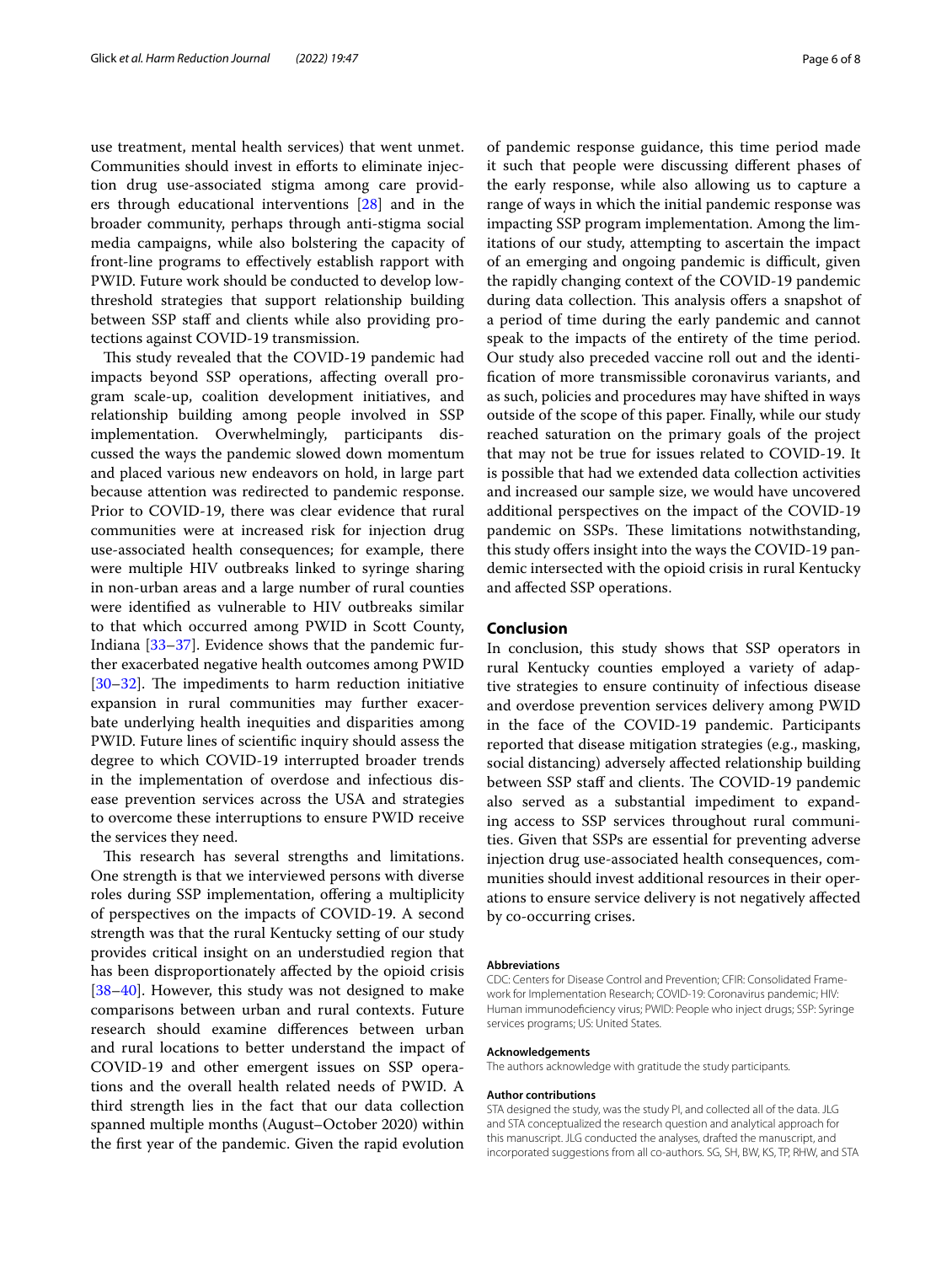critically revised the manuscript and contributed important intellectual content. All authors reviewed and approved the fnal version of the manuscript.

#### **Funding**

JLG is supported by the Johns Hopkins Center for Health Disparity Solutions (U54MD000214) and the Johns Hopkins University Center for AIDS Research (P30AI094189). STA is supported by the National Institutes of Health (K01DA046234) and the Bloomberg American Health Initiative at Johns Hopkins University.

#### **Availability of data and materials**

The datasets generated and/or analyzed during the current study are not publicly available in order to protect participant confdentiality.

## **Declarations**

#### **Ethics approval and consent to participate**

The study was approved by the Johns Hopkins Bloomberg School of Public Health Institutional Review Board.

#### **Consent for publication**

Not applicable.

#### **Competing interests**

The authors declare that they have no competing interests.

#### **Author details**

<sup>1</sup> Department of Health, Behavior and Society, Johns Hopkins Bloomberg School of Public Health, 624 N. Broadway, Baltimore, MD 21205, USA. <sup>2</sup>Center for Child and Community Health Research, Department of Pediatrics, Johns Hopkins School of Medicine, Baltimore, MD 21224, USA.<sup>3</sup> Department of Health Policy and Management, Johns Hopkins Bloomberg School of Public Health, 624 N. Broadway, Baltimore, MD 21205, USA.

## Received: 24 February 2022 Accepted: 8 May 2022 Published online: 19 May 2022

## **References**

- <span id="page-6-0"></span>1. Ejaz H, Alsrhani A, Zafar A, Javed H, Junaid K, Abdalla AE, Abosalif KO, Ahmed Z, Younas S. COVID-19 and comorbidities: deleterious impact on infected patients. J Infect Public Health. 2020;13(12):1833–9.
- 2. Center for Systems Science and Engineering at Johns Hopkins University J. COVID-19 Dashboard. Johns Hopkins University; 2021 [updated 11/09/21. Available from: [https://coronavirus.jhu.edu/map.html.](https://coronavirus.jhu.edu/map.html)
- <span id="page-6-1"></span>3. Prevention CfDca. COVID Data Tracker 2021 [Available from: [https://covid.](https://covid.cdc.gov/covid-data-tracker/#datatracker-home) [cdc.gov/covid-data-tracker/#datatracker-home.](https://covid.cdc.gov/covid-data-tracker/#datatracker-home)
- <span id="page-6-2"></span>4. Grebely J, Cerdá M, Rhodes T. COVID-19 and the health of people who use drugs: What is and what could be? International Journal of Drug Policy. 2020;83: 102958.
- <span id="page-6-3"></span>5. Alexander GC, Stoller KB, Hafajee RL, Saloner B. An epidemic in the midst of a pandemic: opioid use disorder and COVID-19. 2020.
- <span id="page-6-4"></span>6. Glick SN, Prohaska SM, LaKosky PA, Juarez AM, Corcorran MA, Des Jarlais DC. The impact of COVID-19 on syringe services programs in the United States. AIDS Behav. 2020;24(9):2466–8.
- <span id="page-6-5"></span>7. Saloner B, Krawczyk N, Solomon K, Allen ST, Morris M, Haney K, et al. Experiences with substance use disorder treatment during the COVID-19 pandemic: fndings from a multistate survey. Int J Drug Policy. 2022;101: 103537.
- <span id="page-6-6"></span>8. Centers for Disease Control and Prevention C. Increase in Fatal Drug Overdoses Across the United States Driven by Synthetic Opioids Before and During the COVID-19 Pandemic. Centers for Disease Control and Prevention (CDC); 2020 12/17/20.
- <span id="page-6-7"></span>9. Frost MC, Sweek EW, Austin EJ, Corcorran MA, Juarez AM, Frank ND, et al. Program adaptations to provide harm reduction services during the COVID-19 pandemic: a qualitative study of syringe services programs in the US. AIDS Behav. 2021;26:1–12.
- <span id="page-6-8"></span>10. Galea S, Ahern J, Fuller CM, Freudenberg N, Vlahov D. Needle exchange programs and experience of violence in an inner city neighborhood. 2001.
- 11. Kim BJ, Harley DA. Needle and syringe programs in rural areas: addressing the intravenous drug use epidemic. Rehabil Res Policy Educ. 2019;33(1):56–64.
- 12. Doherty MC, Garfein RS, Vlahov D, Junge B, Rathouz PJ, Galai N, et al. Discarded needles do not increase soon after the opening of a needle exchange program. Am J Epidemiol. 1997;145(8):730–7.
- 13. (CDC) CfDCaP. Syringe Servies Programs (SSPs) 2019. Available from: [https://www.cdc.gov/ssp/index.html.](https://www.cdc.gov/ssp/index.html)
- 14. Allen ST, Grieb SM, O'Rourke A, Yoder R, Planchet E, White RH, et al. Understanding the public health consequences of suspending a rural syringe services program: a qualitative study of the experiences of people who inject drugs. Harm Reduct J. 2019;16(1):1–10.
- 15. Allen ST, Ruiz MS, O'Rourke A. The evidence does not speak for itself: The role of research evidence in shaping policy change for the implementation of publicly funded syringe exchange programs in three US cities. Int J Drug Policy. 2015;26(7):688–95.
- <span id="page-6-9"></span>16. Allen ST, Grieb SM, Glick JL, White RH, Puryear T, Smith KC, et al. Applications of research evidence during processes to acquire approvals for syringe services program implementation in rural counties in Kentucky. Ann Med. 2022;54(1):404–12.
- <span id="page-6-10"></span>17. Kentucky Cabinet for Health and Family Services. Syringe Exchange Programs [Available from: [https://chfs.ky.gov/agencies/dph/dehp/hab/](https://chfs.ky.gov/agencies/dph/dehp/hab/Pages/kyseps.aspx) [Pages/kyseps.aspx.](https://chfs.ky.gov/agencies/dph/dehp/hab/Pages/kyseps.aspx)
- <span id="page-6-11"></span>18. Kingdon JW. Agendas, alternatives, and public policies. Boston: Little, Brown, [1984] ©1984; 1984.
- <span id="page-6-12"></span>19. Frost MC, Sweek EW, Austin EJ, Corcorran MA, Juarez AM, Frank ND, et al. Program adaptations to provide harm reduction services during the COVID-19 pandemic: a qualitative study of syringe services programs in the U.S. AIDS Behav. 2022;26(1):57–68.
- <span id="page-6-13"></span>20. Wenger LD, Kral AH, Bluthenthal RN, Morris T, Ongais L, Lambdin BH. Ingenuity and resiliency of syringe service programs on the front lines of the opioid overdose and COVID-19 crises. Transl Res J Lab Clin Med. 2021;234:159–73.
- <span id="page-6-14"></span>21. Seaman A, Leichtling G, Stack E, Gray M, Pope J, Larsen JE, et al. Harm reduction and adaptations among PWUD in rural oregon during COVID-19. AIDS Behav. 2021;25(5):1331–9.
- <span id="page-6-15"></span>22. Cama E, Brener L, Bryant J. Characteristics and attendance patterns of a fxed-site NSP and nearby SVM: the benefts of 24-hour access to sterile injecting equipment. Drugs Educ Prev Policy. 2014;21(6):476–81.
- <span id="page-6-16"></span>23. Islam MM, Conigrave KM. Assessing the role of syringe dispensing machines and mobile van outlets in reaching hard-to-reach and high-risk groups of injecting drug users (IDUs): a review. Harm Reduct J. 2007;4:14.
- <span id="page-6-17"></span>24. Wenger LD, Kral AH, Bluthenthal RN, Morris T, Ongais L, Lambdin BH. Ingenuity and resiliency of syringe service programs on the front lines of the opioid overdose and COVID-19 crises. Transl Res. 2021;234:159–73.
- <span id="page-6-18"></span>25. Paquette CE, Syvertsen JL, Pollini RA. Stigma at every turn: health services experiences among people who inject drugs. Int J Drug Policy. 2018;57:104–10.
- 26. Rivera AV, DeCuir J, Crawford ND, Amesty S, Lewis CF. Internalized stigma and sterile syringe use among people who inject drugs in New York City, 2010–2012. Drug Alcohol Depend. 2014;144:259–64.
- <span id="page-6-19"></span>27. Biancarelli DL, Biello KB, Childs E, Drainoni M, Salhaney P, Edeza A, et al. Strategies used by people who inject drugs to avoid stigma in healthcare settings. Drug Alcohol Depend. 2019;198:80–6.
- <span id="page-6-20"></span>28. Surratt HL, Otachi JK, McLouth CJ, Vundi N. Healthcare stigma and HIV risk among rural people who inject drugs. Drug Alcohol Depend. 2021;226: 108878.
- <span id="page-6-21"></span>29. Muncan B, Walters SM, Ezell J, Ompad DC. "They look at us like junkies": infuences of drug use stigma on the healthcare engagement of people who inject drugs in New York City. Harm Reduct J. 2020;17(1):53.
- <span id="page-6-22"></span>30. Moitra E, Tao J, Olsen J, Shearer RD, Wood BR, Busch AM, et al. Impact of the COVID-19 pandemic on HIV testing rates across four geographically diverse urban centres in the United States: an observational study. Lancet Reg Health Am. 2022;7: 100159.
- 31. Aponte-Melendez Y, Mateu-Gelabert P, Fong C, Eckhardt B, Kapadia S, Marks K. The impact of COVID-19 on people who inject drugs in New York City: increased risk and decreased access to services. Harm Reduct J. 2021;18(1):118.